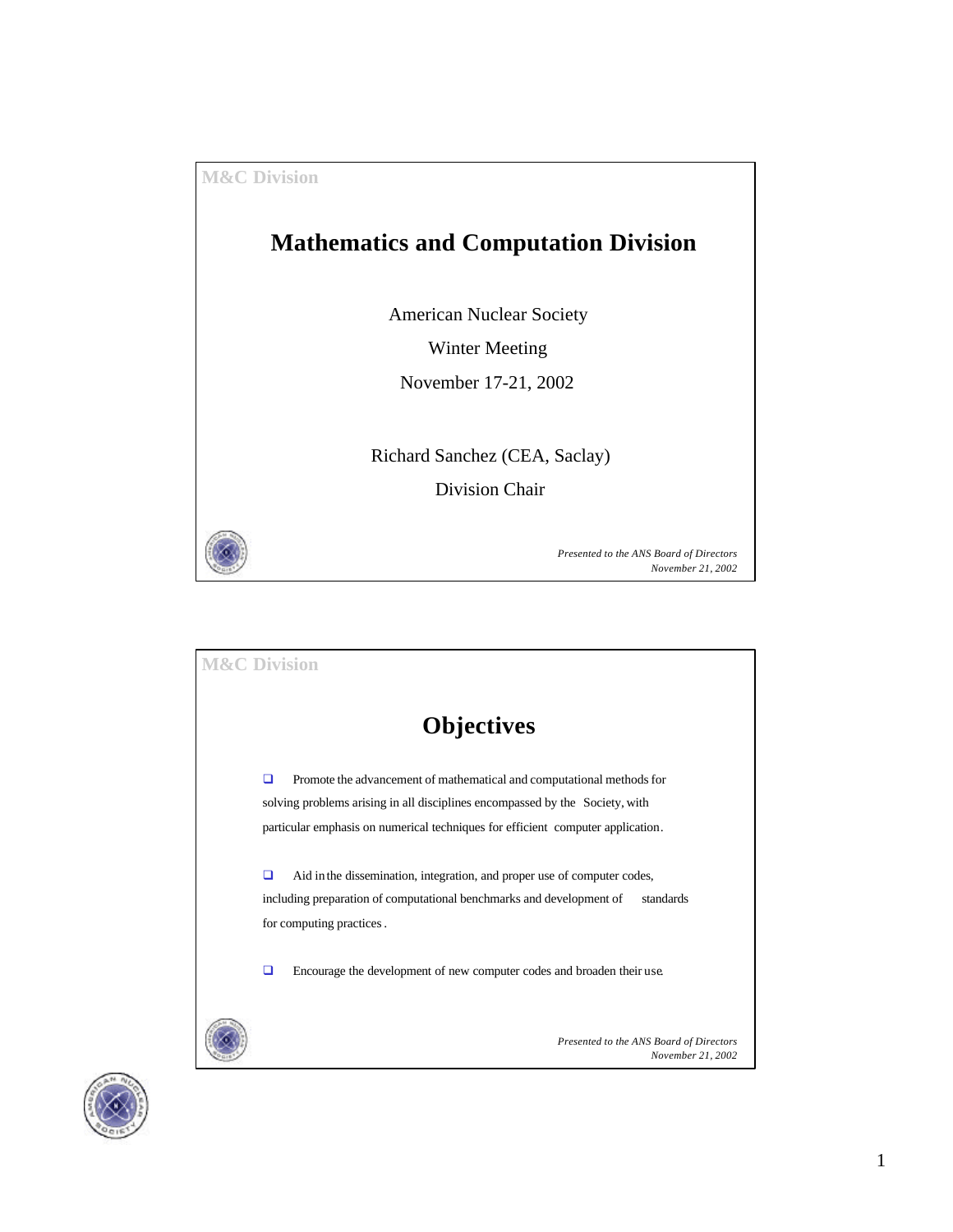| <b>M&amp;C Division</b> |      |                                                                                           |                                                                          |
|-------------------------|------|-------------------------------------------------------------------------------------------|--------------------------------------------------------------------------|
|                         |      | Officers $(4)$                                                                            |                                                                          |
|                         |      | <b>Richard Sanchez</b><br>Roger N. Blomquist<br>Piero Ravetto<br>Glenn E. Sjoden          | Chair<br>Vice Chair/Chair Elect<br>Secretary<br>Treasurer                |
|                         |      | <b>Executive Committee</b> (11)                                                           |                                                                          |
|                         | 2003 | <b>Bernadette Kirk</b><br><b>Bill Martin</b><br><b>Richard Sanchez</b><br>Glenn E. Sjoden | (ORNL)<br>(U. of Michigan)<br>(CEA, France)<br>(Lt Colonel US Air Force) |
|                         | 2004 | <b>Barry Ganapol</b><br>Nam Zin Cho<br>John Wagner<br>Roger Blomquist                     | (U. of Arizona)<br>(KAIST)<br>(ORNL)<br>(ANL)                            |
|                         | 2005 | <b>Tom Sutton</b><br>Cassiano de Oliveira (Imperial College)<br>Madeline Feltus           | (KAPL)<br>(DOE)                                                          |
|                         |      |                                                                                           | Presented to the ANS Board of Directors<br>November 21, 2002             |

| <b>M&amp;C Division</b>        |                  |                      |                                                              |  |  |
|--------------------------------|------------------|----------------------|--------------------------------------------------------------|--|--|
| <b>Standing Committees (8)</b> |                  |                      |                                                              |  |  |
|                                | Committee        | Chair                |                                                              |  |  |
|                                | Benchmark JBC    | <b>Barry Ganapol</b> |                                                              |  |  |
|                                | Finance          | Glenn E. Sjoden      |                                                              |  |  |
|                                | Honors & Awards  | Paul Turinsky        |                                                              |  |  |
|                                | Membership       | Madeline feltus      |                                                              |  |  |
|                                | Nominating       | <b>Forrest Brown</b> |                                                              |  |  |
|                                | Program          | Anil Prinja          |                                                              |  |  |
|                                | Publicity        | <b>Todd Palmer</b>   |                                                              |  |  |
|                                | <b>Standards</b> | Andy Smetana         |                                                              |  |  |
| <b>MCD Liaisons</b>            |                  |                      |                                                              |  |  |
|                                |                  |                      |                                                              |  |  |
|                                | <b>ANS Staff</b> | Sharon Kerrick       |                                                              |  |  |
|                                | <b>ANS Board</b> | <b>Larry Foulke</b>  | Presented to the ANS Board of Directors<br>November 21, 2002 |  |  |

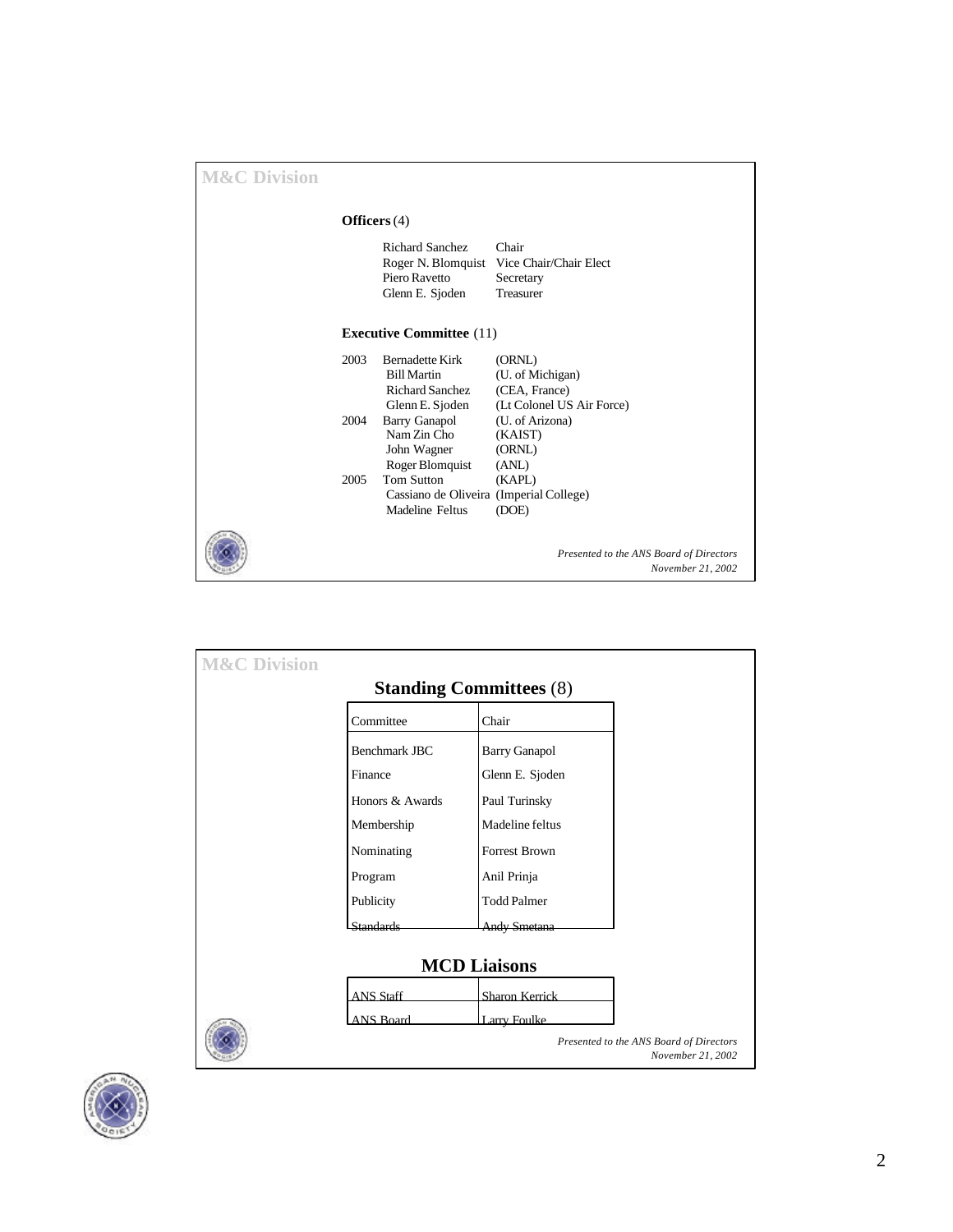



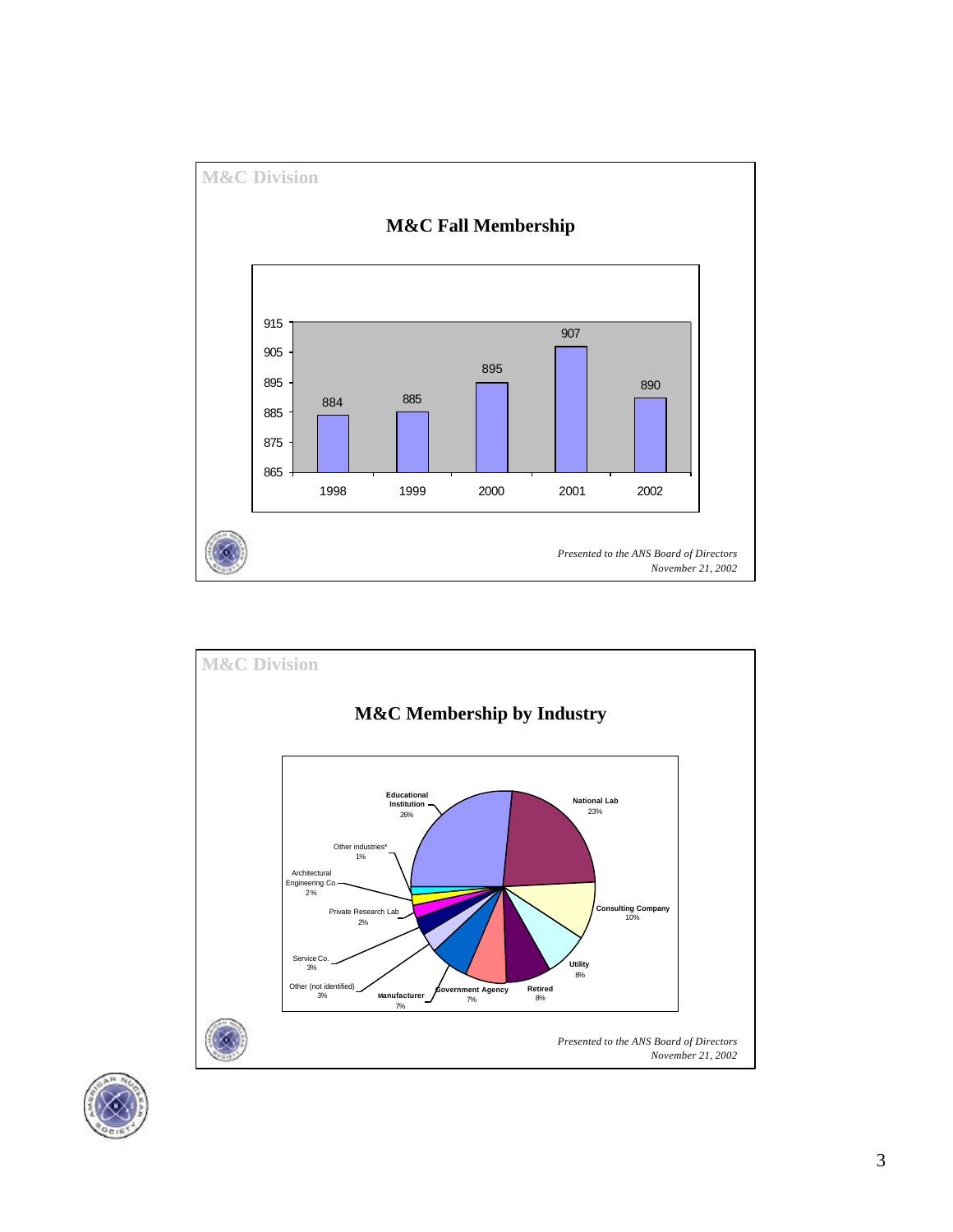|                                                                                            | <b>Membership Statistics</b>          |                  |                                                              |
|--------------------------------------------------------------------------------------------|---------------------------------------|------------------|--------------------------------------------------------------|
|                                                                                            | <b>Members</b>                        | <b>Countries</b> |                                                              |
| Africa                                                                                     | 1                                     | 1                |                                                              |
| America                                                                                    | 808<br>$(22$ non U.S.)                | 6                |                                                              |
| Asia                                                                                       | 32                                    | 9                |                                                              |
| Australia                                                                                  | $\mathbf{1}$                          | $\mathbf{1}$     |                                                              |
| Europe                                                                                     | 61                                    | 18               |                                                              |
| Total:                                                                                     | 904                                   | 25               |                                                              |
| 13% foreign members : France (16), Japan, Canada (15), England (9), Korea (6),, Russia (1) | 12.5% student members                 |                  |                                                              |
|                                                                                            | 39.4% RPD members, 11.7% RPSD members |                  |                                                              |
|                                                                                            |                                       |                  | Presented to the ANS Board of Directors<br>November 21, 2002 |



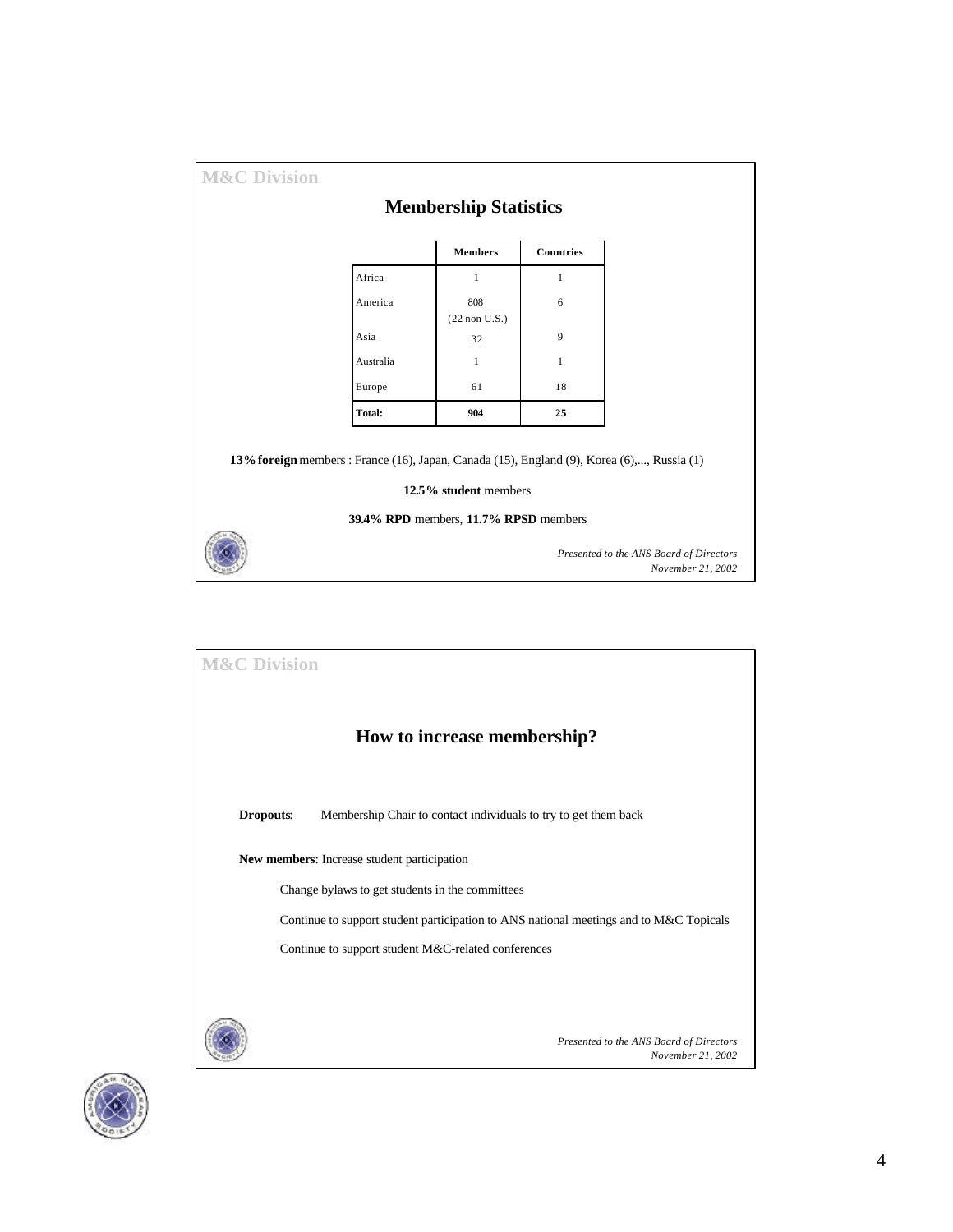| <b>M&amp;C Division</b> |                                             |                                                                                                                                                    |  |  |  |  |  |
|-------------------------|---------------------------------------------|----------------------------------------------------------------------------------------------------------------------------------------------------|--|--|--|--|--|
|                         |                                             | <b>Student Support</b>                                                                                                                             |  |  |  |  |  |
|                         |                                             | <b>ANS National and Winter Meetings</b>                                                                                                            |  |  |  |  |  |
|                         | \$500<br>\$100                              | for student travel (per meeting)<br>Complimentary tickets to the President's reception for students presenting<br>papers in M&C sponsored sessions |  |  |  |  |  |
|                         | <b>M&amp;C</b> Topical Meetings (odd years) |                                                                                                                                                    |  |  |  |  |  |
|                         |                                             | \$1000 for student travel<br>\$250 prize for best student paper                                                                                    |  |  |  |  |  |
|                         |                                             | <b>Student Conferences (every year)</b>                                                                                                            |  |  |  |  |  |
|                         | \$250                                       | \$1000 for student travel<br>prizes for best M&C-related undergraduate and graduate papers (\$125 each)                                            |  |  |  |  |  |
|                         |                                             | <b>Dannels Scholarship Fund</b>                                                                                                                    |  |  |  |  |  |
|                         |                                             | \$3000 (2001)<br>\$1000 (2002)                                                                                                                     |  |  |  |  |  |
|                         |                                             | Presented to the ANS Board of Directors<br>November 21, 2002                                                                                       |  |  |  |  |  |

|                 | <b>National Meetings</b> |                         |              |
|-----------------|--------------------------|-------------------------|--------------|
| <b>Meeting</b>  | <b>Regular sessions</b>  | <b>Invited sessions</b> | total papers |
| Boston 1999     | 2(12)                    |                         | 12           |
| Long Beach 1999 | 2(15)                    |                         | 15           |
| San Diego 2000  | 2(11)                    | 1(4)                    | 15           |
| D.C. 2000       | 3(15)                    | 3(21)                   | 36           |
| Milwaukee 2001  | 2(11)                    | 4(26)                   | 37           |
| Reno 2001       | 1(7)                     | 2(17)                   | 24           |
| Hollywood 2002  | 2(12)                    |                         | 12           |
| D.C. 2002       | 4(28)                    |                         | 28           |

**M&C** typically co-sponsors RPD sessions



*Presented to the ANS Board of Directors November 21, 2002*

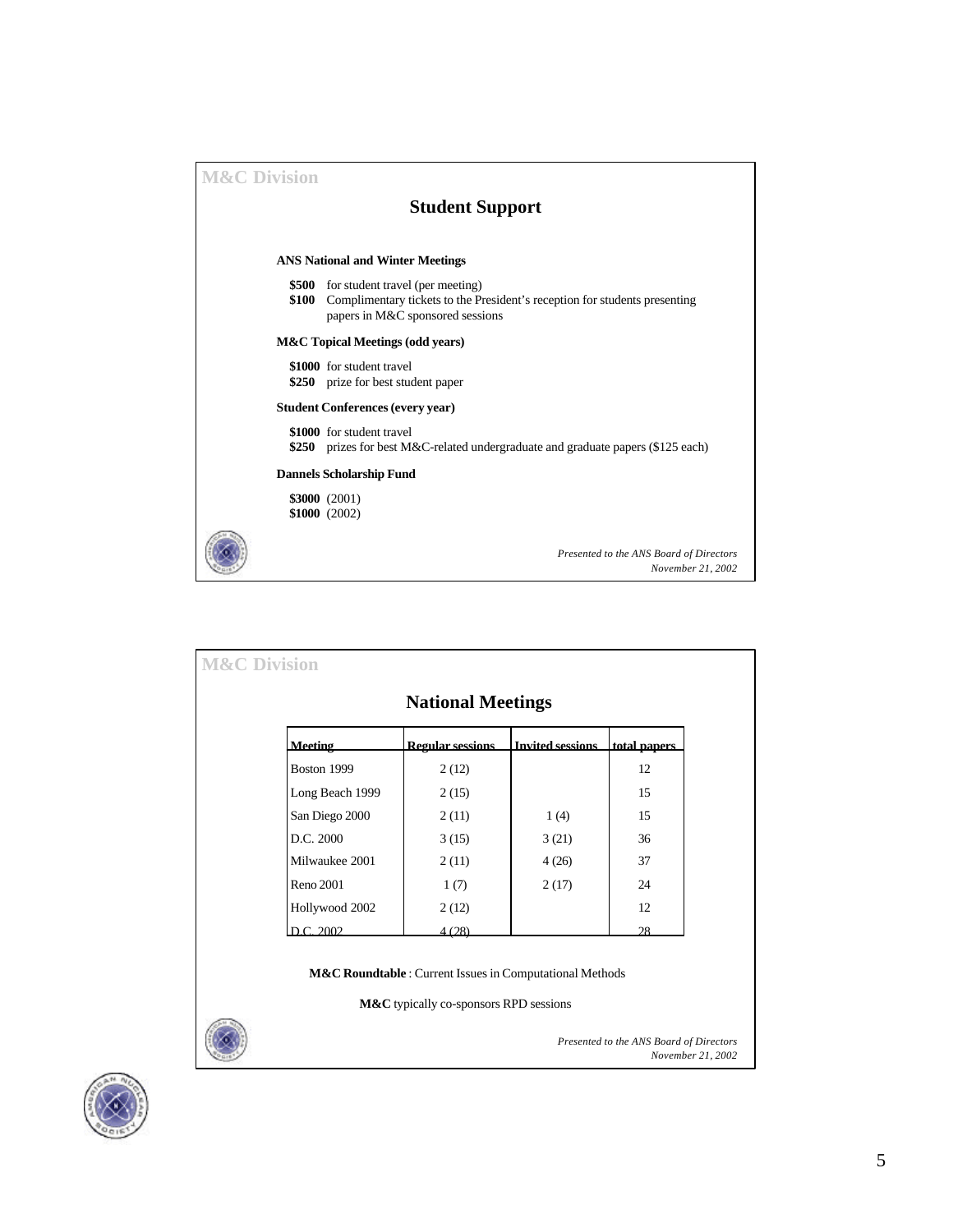| Meeting         | Total papers                                                         | Participants         | M&C netting |
|-----------------|----------------------------------------------------------------------|----------------------|-------------|
| Saratoga 1997   | $-165$<br>$(-35\% \text{ non U.S.})$                                 | $-180$               | $-$ \$6,000 |
| Madrid 1999     | 214<br>$(115 \text{ non } U.S.)$                                     | 279<br>(25 students) |             |
| Salt Lake 2001  | 105<br>$(65$ non U.S.)                                               | 135<br>(19 students) | &11,212     |
| Gatlinburg 2003 | 86                                                                   |                      |             |
|                 | Topicals are the chief source of M&C income<br>Review of full papers |                      |             |
|                 | M&C co-sponsors RPD Topical meetings                                 |                      |             |



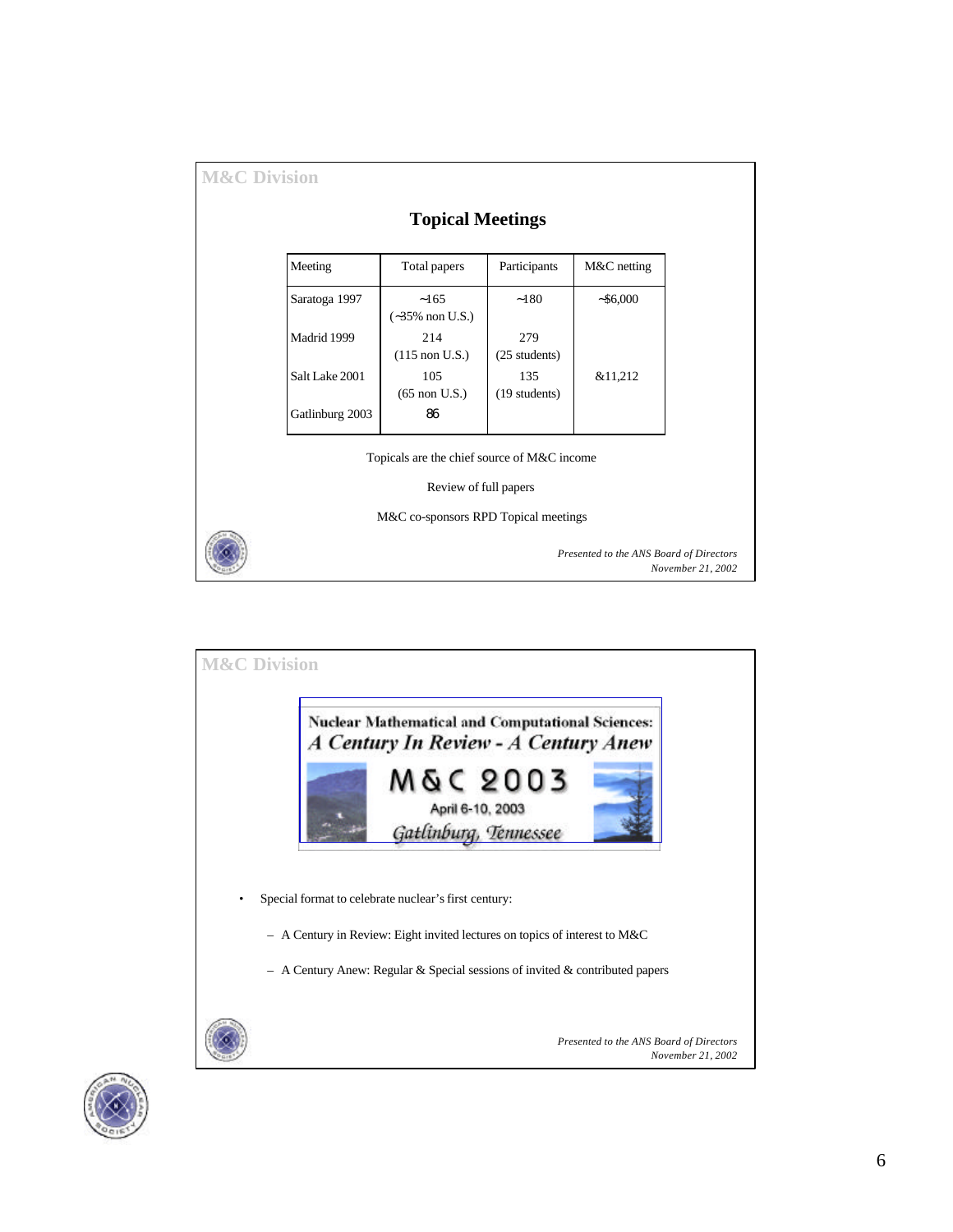## **Review Lecture Series**

- Dedicated to the memory of Ely Gelbard
- Eight one-hour lecture series:
	- Deterministic Methods for the First-Order Transport Equation: Ed Larsen (U. Michigan) & Jim Morel(LANL)
	- Deterministic Transport Methods of the Second Order: Elmer Lewis (Northwestern)
	- Monte Carlo Methods: Jerome Spanier (UC at Irvine)
	- Reactor Core Methods: Kord Smith (Studsvik Scandpower)
	- Resonance Theory in Reactor Applications: R. N. Hwang (Argonne National Lab)
	- Reactor Kinetics and Dynamics: Jack Dorning (University of Virginia)
	- The Role of Perturbation Theory in Sensitivity and Uncertainty Analysis:
		- Dan Cacuci (Forschungszentrum Karlsruhe, Germany)
	- Criticality Safety Methods: Elliott Whitesides (Oak Ridge National Lab retired)

*Presented to the ANS Board of Directors*

*November 21, 2002*

- Each half day of sessions will start with a one-hour lecture
	- Followed by 15 min Q&A
	- Followed by 15 break
	- Followed by regular & special sessions



*Presented to the ANS Board of Directors November 21, 2002* **M&C Division Honors & Awards** Distinguished Service Award (\$500 + \$100 for plaque) Pomraning Award: new ANS award funded by a \$15,000 gift from SAIC MCD & RPD Joint Young Researcher Award Actively proposing candidates to the rank of ANS Fellow Proposes candidates to other ANS awards